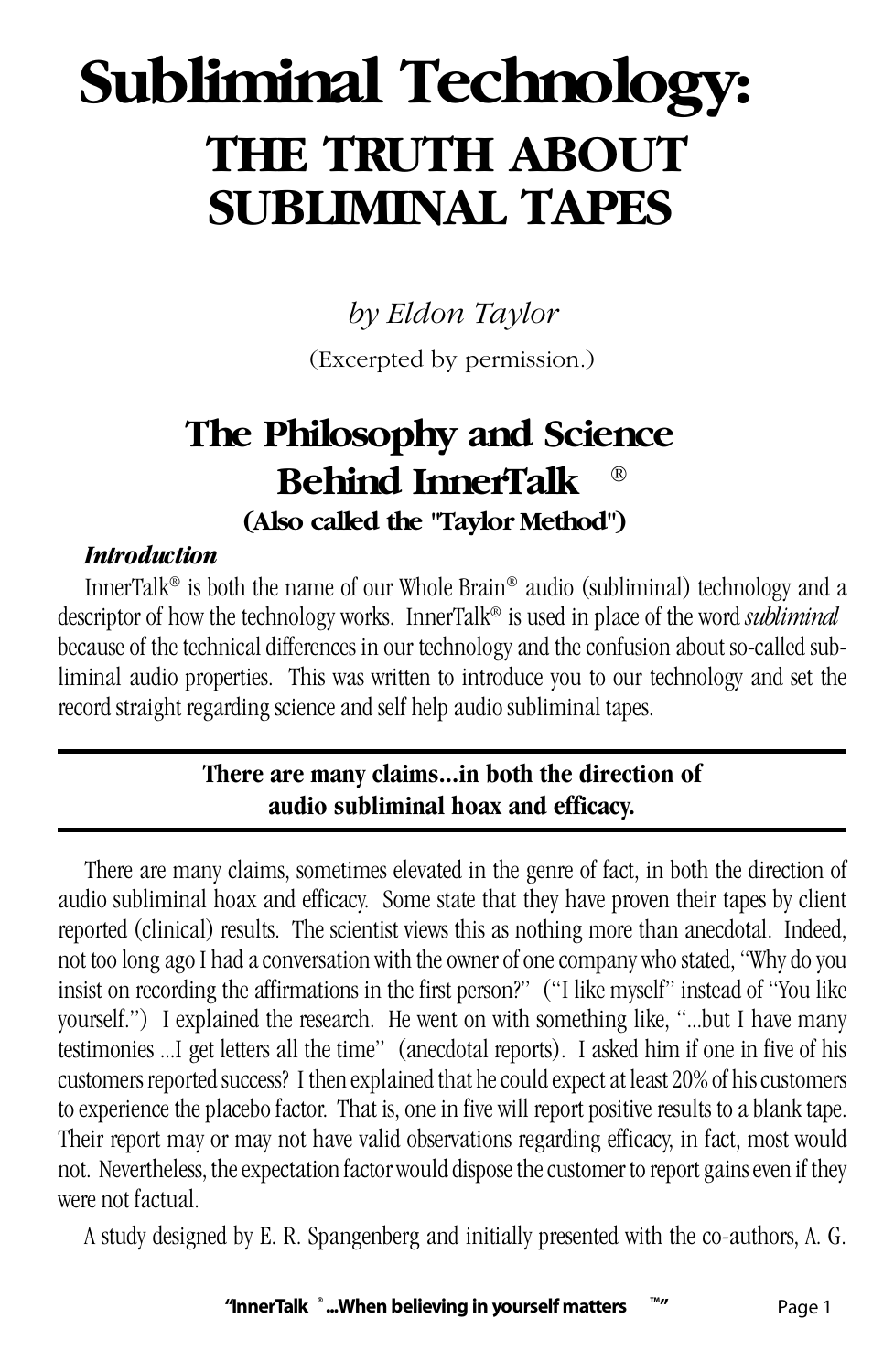Greenwald, A. R. Pratkanis and J. Eskenazi, tested the effect of labels on the expectation factor. The experimenters obtained audio subliminal tapes from five commercial companies. They switched labels from self esteem tapes to memory tapes and vice versa. The mis-labeled tapes were then given to subjects in their experimental group. The study was conducted as a doubleblind test. The subjects were asked to report on the effect of the tapes at the conclusion of the study. Their reports generally indicated a positive appraisal of the tape in the direction of the label. In other words, if the tape was labeled "Memory Improvement," the subjects tended to report improvement in memory. However, independent evaluations of actual memory improvement indicated no change.

Research has consistently demonstrated effects known as placebo. Further, good research designs anticipate expectation/placebo and experimental bias effects, and control for them. The double-blind design of experimentation is of particular value for controlling the influence of these factors. For those who may not be familiar with this research design, a double-blind test or study operates with two or more researchers and at least three subject groups. There is an experimental group and people in this group receive the experimental property. There is a control group. People in this group receive nothing. There is a placebo group. People in this group receive a property, say tape, but the property is what popularly is known as a "sugar pill." Where a tape is concerned, this is often a tape containing no subliminal content. However, it is the opinion of this researcher that the placebo tape should contain some innocuous message. I have used, for example, the message, "People are walking." The reason for this is to prevent persons in one group discovering that persons in another group can hear what sounds like voices from time to time, when they cannot. Since the technology of Progressive Awareness Research is designed in such a manner that voices will probably be heard by most, although the word content will not typically be understood, it is important not to bias the outcome of the study by comparing no message tapes with message tapes. The reason for all this safe guarding will become more clear as we proceed in our discussion.

Another common valid form of research often used with human subjects is that of a true clinical design. There are several different types of clinical designs, but the most reliable clinical research is derived from instrument testing. Here, a treatment modality is tested by administering a pre and post test using some standard recognized scale that is both reliable and valid in the domain of measurement. Please note that this type of clinical work is not an anecdotal procedure. In other words, the researcher is independently evaluating results via some measurement scale (instrument) and not relying on self reports. Take for example the work of Spangenberg, mentioned earlier. Subjects reported gains in memory or esteem, however, evaluation of these *claimed* gains via instrument indicated no such gain.

The point can be said in a very straight forward way. Reports that are not controlled research designs are only reports. They prove nothing. Indeed, controlled double-blind research studies are usually looked upon by science as only suggestive. Studies must be replicated to accept the findings as what most would call *proof*.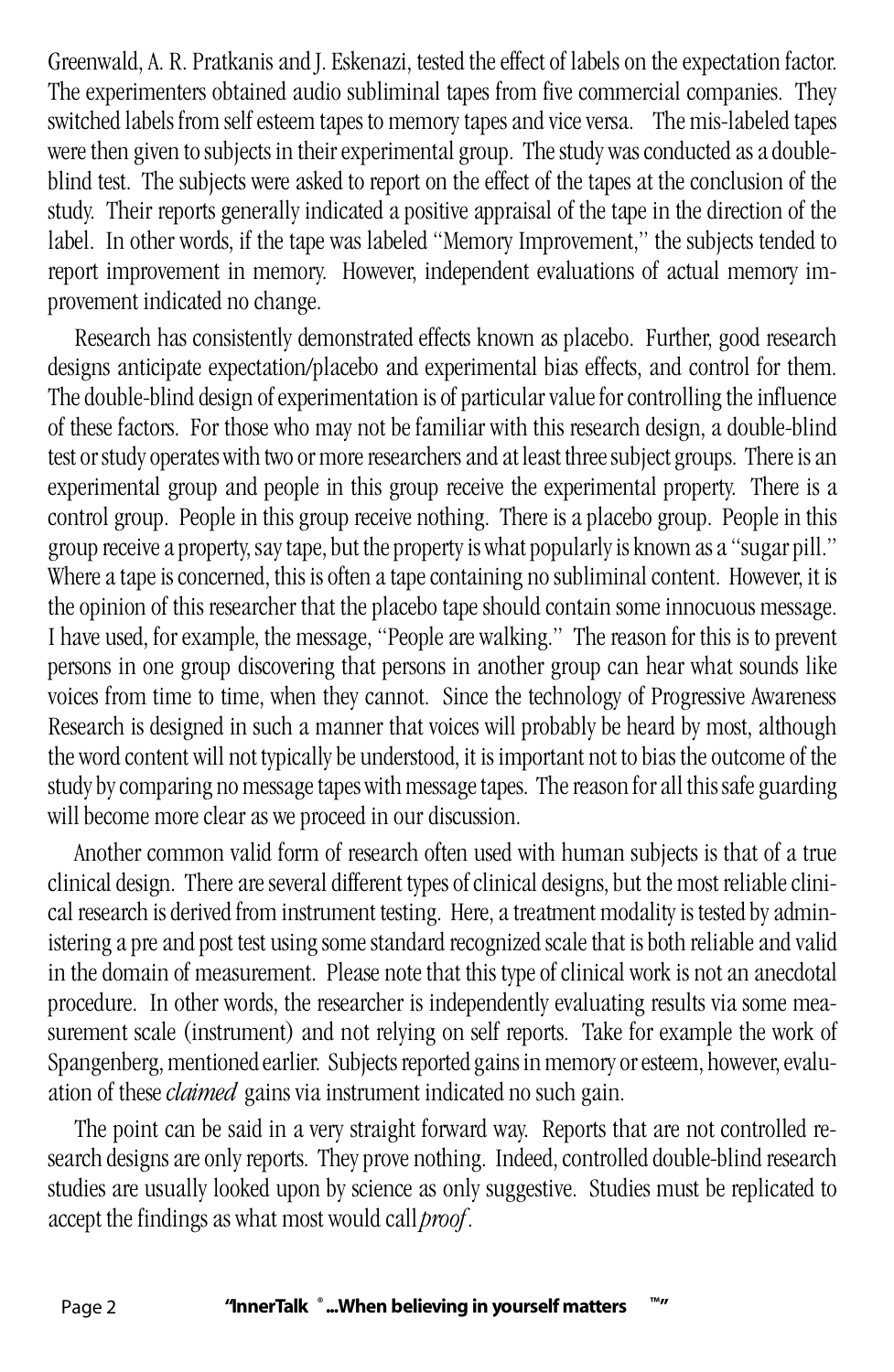When someone states that they have the *truth* about a subject, and then refers to science, it is fair to expect that they follow the rules of science. Testimonial anecdotes, single patient clinical self-reports, and so forth, just do not represent evidence of efficacy. I am very aware that with my own technology, where many double-blind and clinical pre and post evaluation studies have been conducted, that there are many areas yet to be researched.

### **"Something happens with our technology that produces measurable positive results!"**

The one statement that I can say with reasonable certainty is this: SOMETHING HAPPENS WITH OUR TECHNOLOGY THAT PRODUCES MEASURABLE POSITIVE RESULTS! I have my theories and what follows may be helpful in understanding both the hows and whats of Whole Brain® InnerTalk® technology.

Thank you for taking the time.

# **HISTORY**

The popular history of information processing without awareness, sometimes called shadowed or masked information and sometimes referred to as peripheral information, but commonly known by the public under one general label as subliminal communication, is really a history of modern manipulation.

Vance Packard's, *Hidden Persuaders* , which appeared in 1957, quotes from the *Sunday Times* an account of a New Jersey theater in which ice cream ads were flashed onto the screen during a movie showing. That resulted in an otherwise unaccountable increase in ice cream sales. The *Times* referred to this technology as "subthreshold effects."

Packard's work warned of psychologists-turned-merchandisers and of the resulting psychoseduction of the American consumer. From belief systems to product identification, Packard presented a case for persuasion through the art and science of motivational analysis, feedback, and psychological manipulation. *Hidden Persuaders* was the first open attempt to inform the general public of a potentially Orwellian means to enslave the mind and to do so surreptitiously.

Wilson Brian Key, in his books *Subliminal Seduction, 1974* and *Clam Plate Orgy, 1981* argues that not only are we being subliminally merchandised today but the public has been subliminally seduced for hundreds of years. Key, a Canadian university professor, sums it all up in the title to a third book on the subject, *Media Sexploitation* , 1977.

In my own work, *Subliminal Communication* , 1990 I discussed the earliest modern reference I have found on the subject of subliminal communication. According to Benjamin Wolman, subliminal research is at least as old as Suslowa's work in 1863 wherein he reported "an increase in the two-point discrimination threshold as a function of subliminal electrical stimula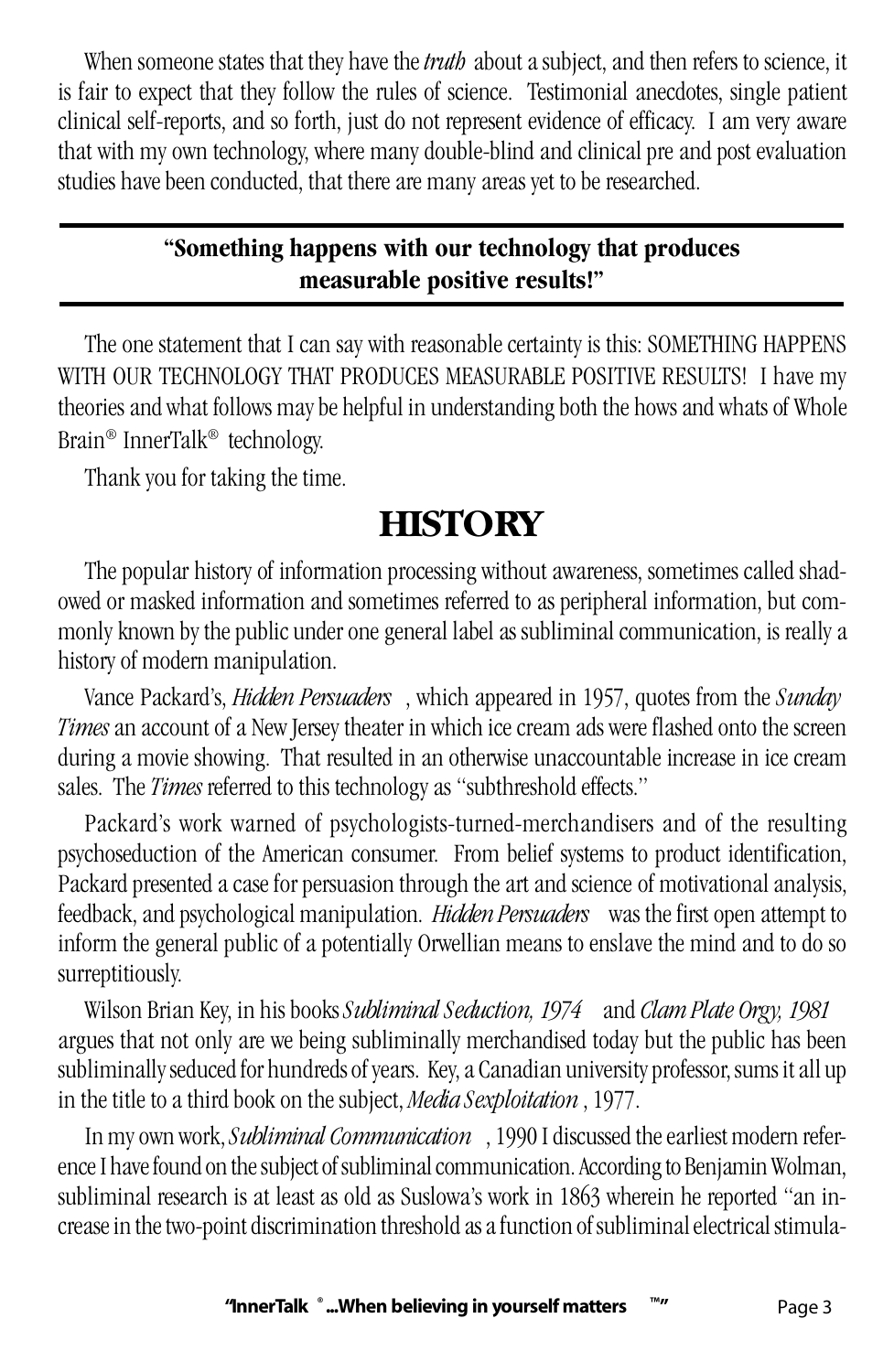tion," (1973). In 1894 W. R. Dunham, M.D. wrote an interesting commentary on the subliminal mind and subliminal communication. Nearly one hundred years later, Dunham's essay reads much like current research on the subject. In *The Science of Vital Force*, Dunham demonstrated the existence of both subliminal mind and subliminal communication.

### **One of Freud's most important contributions...is the stark revelation that mankind is a mere particle of his potential.**

One of Freud's most important contributions to approaching the enigma known as the human condition is the stark revelation that mankind is a mere particle of his potential. Unconscious processes predetermine conscious choices and therefore behavior. Aggregates of attitude and behavior constitute personality. Personality is rather rigid, and consequently the human condition is an abysmal shadow of itself. What is more, according to Freud, it is inherently in conflict with itself.

A contemporary of Sigmund Freud, Dr. O. Poetzle, studied subliminal perception under exact laboratory conditions and discovered behavior effects days and weeks after the original stimuli.

Professor Benjamin B. Wolman's modified categorization of subliminal stimuli, divides descriptive values into five criteria of awareness and unawareness. The stimulus is:

- 1. Below the level of registration.
- 2. Above the level of registration but below the level of detection.
- 3. Above the level of detection and discrimination but below the level of identification.\*
- 4. Below the level of identification only because of a defensive action. (1973).

\* Using Wolman's categories, InnerTalk® falls in category three.

Wolman makes several general statements regarding subliminal stimulation, having come to certain conclusions based upon his erudite research. Although maintaining a cautious stance, he asserts:

- 1. Subliminal stimulus does leave an influence upon the content of subsequent cognition.
- 2. Subliminal stimuli have affected and can affect secondary process thinking.
- 3. There are neurophysiological findings which appear to concur with registration without awareness.
- 4. Despite some failures of replication there are numerous instances where subliminal stimuli "can measurably influence a variety of subject's subsequent behaviors."
- 5. Conscious thinking can be influenced by stimuli outside of awareness.

In 1981 Dr. Norman Dixon summarized over 748 references on subliminal stimulation in his scholarly book, *Preconscious Processing* . Dixon provides a model for understanding the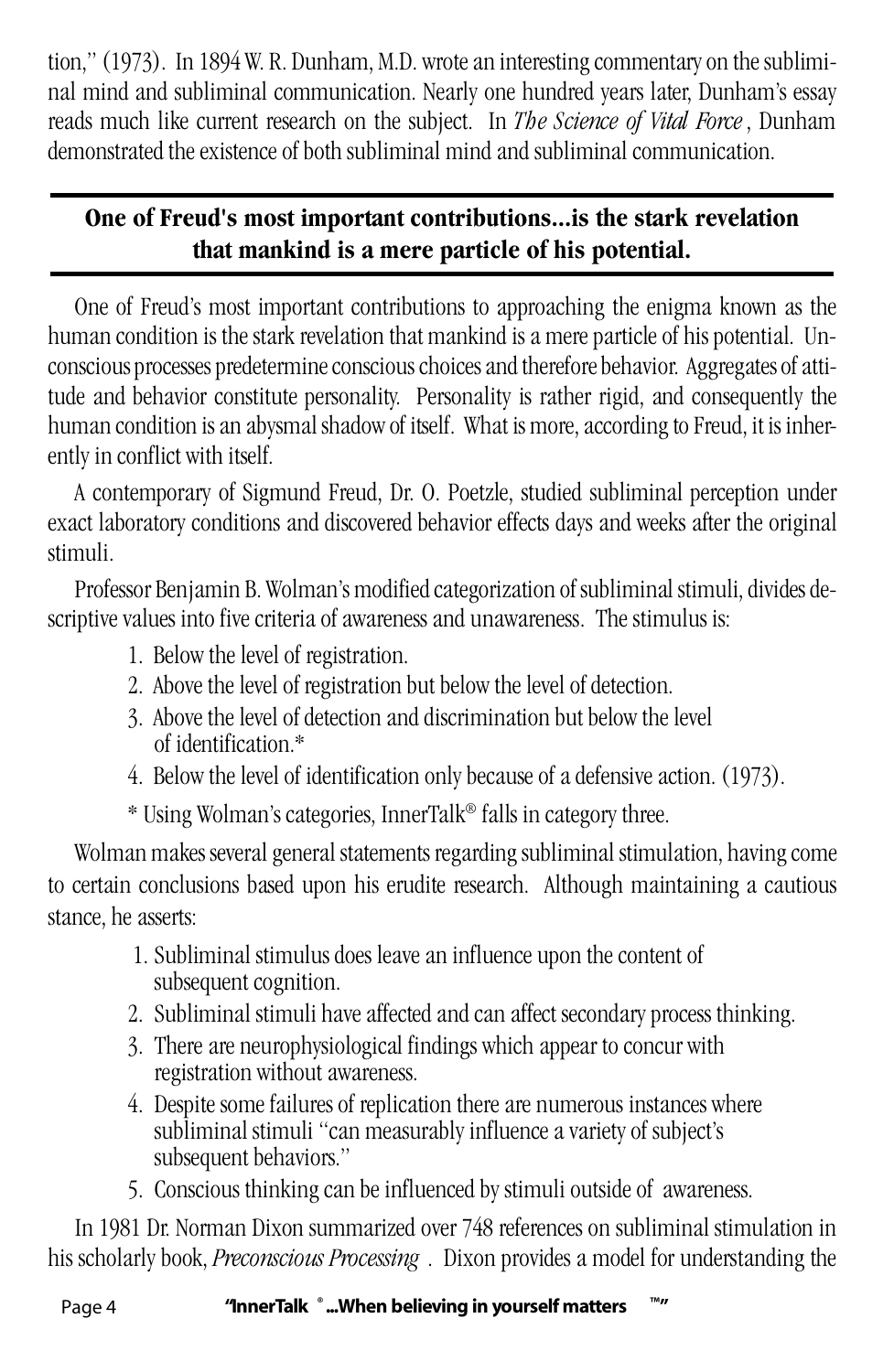flow of information and its entry to consciousness. According to his model, five factors govern whether a stimulus surfaces at a conscious level: direction of attention; signal strength; external noise level; internal noise level and signal importance (meaning).

### **It is a First Amendment violation to use subliminal information without consent.**

The wrongful death action, brought against Judas Priest and CBS in Reno, has led to a judicial interpretation regarding subliminal communication and First Amendment rights. Judge Whitehead ruled that it was a First Amendment violation to use subliminal information without consent.

First Amendment rights have often been an issue when the jurisprudence process becomes involved with subliminal stimuli. The Honorable Jerry Carr Whitehead, District Judge in the State of Nevada, eloquently argues that subliminal communication violates First Amendment liberties when covertly or surreptitiously employed.

Whatever ultimate interpretations or direction of the controversy, one thing is quite certain, *subliminals* (used here as a noun referring to the general nature of their type of communication) are here to stay.

# **PERIPHERAL PERCEPTION IS NATURAL**

Peripheral perception, shadowed or masked information, all under the genre of subliminal technology, is one of the most powerful techniques presently available. It can literally rescript the preconscious mind, stripping away negative expectations and self-doubt, and replacing these destructive patterns with positive input, thereby bringing about positive changes in an effortless and natural way from the inside out.

There is nothing mysterious about all of this. Yet, part of the difficulty in understanding subliminal rests in the word itself. A subliminal message, at least in the instance of an audio tape, could be defined as a verbal stimulus perceived below the threshold of awareness. Now, the key word here is awareness. A whisper two blocks away is below the threshold of awareness, but it is not perceived. (See Wolman's categories on page 18.) In order for perception by an individual to occur, there must be sufficient stimuli to trigger a neuron in the brain.

For the sake of simplicity, imagine that you are verbal subliminal stimuli riding beneath the waves of nature sounds and music in the same manner a submarine rides beneath the ocean surface. On the journey into the ear, destined for the brain, the outer ear catches the sound waves and they enter the auditory canal. From the auditory canal the waves are transmitted to the drum membrane, or middle ear, where air pressure and three small bones convey vibrations to the inner ear. Here, within the inner ear are cochlea or coiled structures with sensory cells that receive the sound stimuli and transmit to the brain impulses arising from them. The stimuli ultimately trigger neurons. Millions of neurons are carrying message units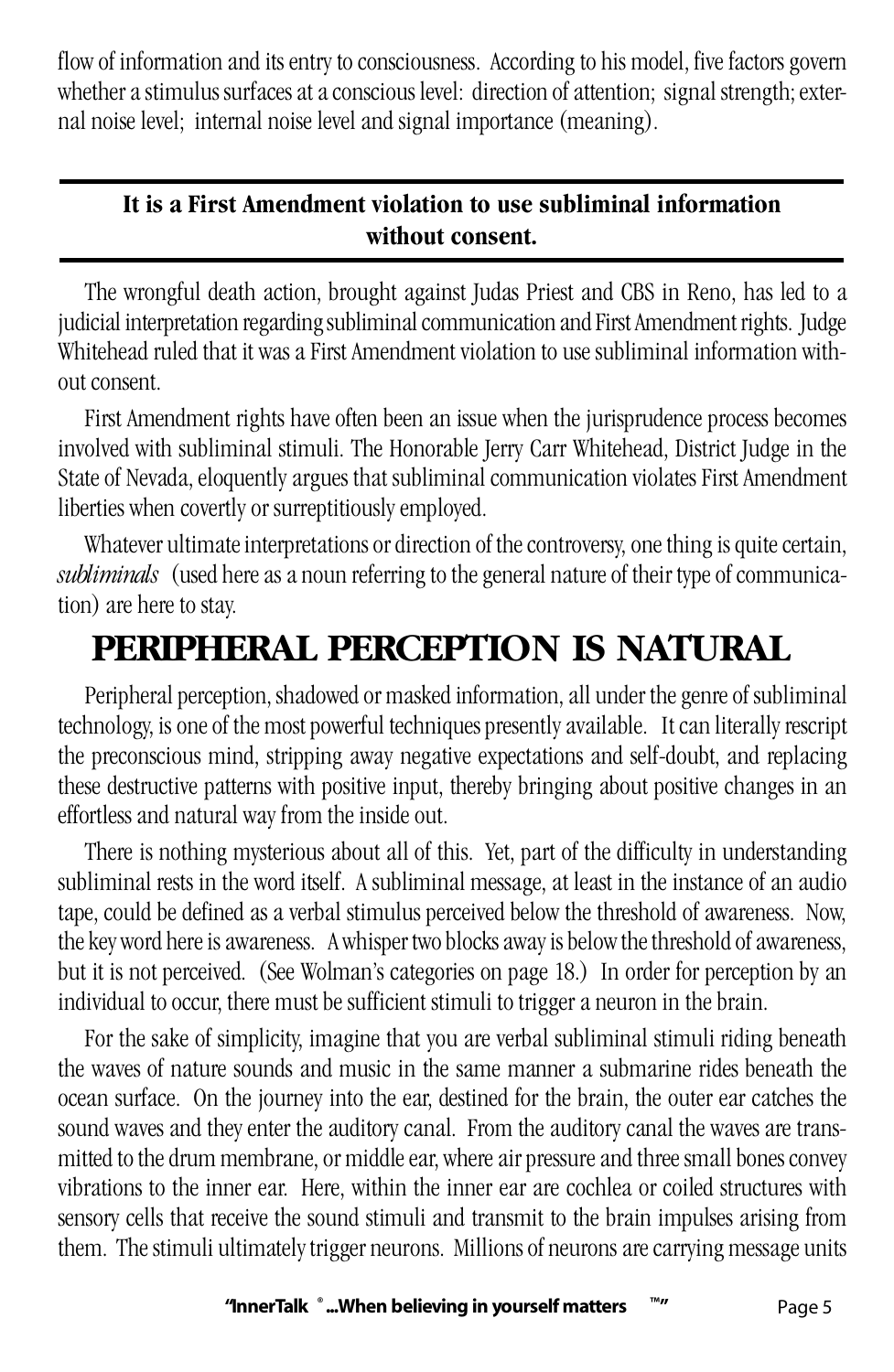corresponding to some stimuli across the synapses and simultaneously competing for conscious attention.

Neurons have no neutral state. They are either off or on. Therefore, the threshold of awareness or *detection/perception level* that exists and is taking place below that threshold is in fact a neural excitation. Without a neural excitation, there exists no perception, with or without awareness.

# **THEORETICAL MODELS OF SUBLIMINAL PERCEPTION WITHOUT AWARENESS**

 Several theoretical models accommodate perception without awareness within traditional psychology. Three such models are set out by Benjamin B. Wolman in *Handbook of General Psychology*:

> First there is the "day-residue" model. One kind of day residue is the recent, indifferent, barely noticed, unassimilated impression. According to psychoanalytic theory, such material is "selected" for dreams precisely because of its manifest lack of psychic significance; it resonates with unconscious, infantile wishes and emerges in dreams as a derivative cognitive representation of the drive, owing to the requirements of censorship and the nature of unconscious thinking. The Poetzle experiment and its variants are based on this model, but depart from it in several ways.

> The second model is that of Freud's view of preconscious thinking, in which he assumed that such thinking tends to be spread out over a wider network of associations than is the case in conscious thought. The direction of preconscious thinking can be biased by unconscious motives and sets ("guiding ideas"). The subliminal stimulus is expected to bias the preconscious stream of thought, especially if there is a boost from unconscious or conscious motives.

> The third model, evident mainly in Silverman's (1967) work, is Freud's conception of unconscious motivation conflict and defense. This model assumes that a subliminal input raises the activation level of existing unconscious motives and that it can therefore be considered analogous to an internally generated increase in the intensity of unconscious motives.

*Wolman continues:*

These three models are combined in the concept of "schema" activation proposed by Klein and Holt (1960). They assume that memory schemata are activated by sets, by relevant incoming stimuli, and by drives. Under appropriate conditions, marginal inputs are likely to activate drive-related ideas and lead to an effect. This conceptualization is elaborated by Klein (1956, 1970) in terms of a model of moti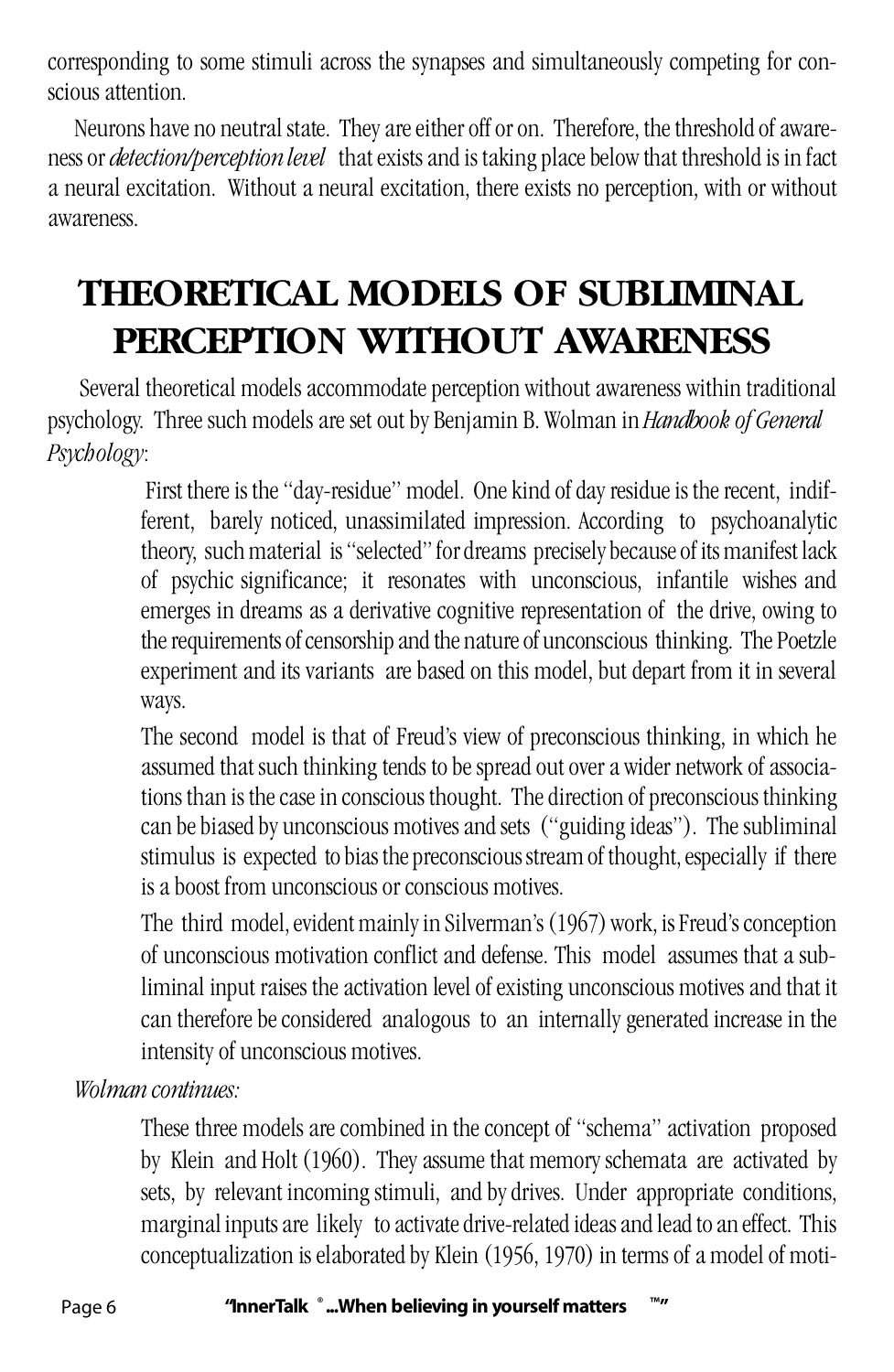vation in perception which stresses the interplay of executive and concurrently active peripheral motives in relation to their accessibility to awareness, and as determinants of what is focal versus subsidiary in perceptual experience. If subliminal stimuli are considered as a special case of incidental or peripheral activation, then this model constitutes a promising way to understand the interaction of the variables studied in subliminal research. (1973).

I consider perception to be the fundamental determinator of behavior and favor a modified gestaltian theory of perception. That is, perception is always as wholes. Attention is not necessary to perception, and sensations are collective aggregates of information, which by definition of the word attention go largely undiscriminated by awareness. (See *Subliminal Learning, 1987* .) Further, it is more likely that all three of the afore mentioned models operate concurrently rather than individually to the exclusion of the others.

### **A good theory is not one that answers all questions... rather it opens new questions.**

Regardless of perception theories, registration can be independent of perception, and without an unconscious awareness or subconscious learning dynamic there exists no basis to psychology. Drives, motives and so on, cannot be strictly of conscious perception origin. The unconscious must be more than a repository for the conscious mind's direct (cognitive) experience and/or indirect interpretive accumulation. Be that as it may (or as it may not be, if you prefer), as Wolman states:

> "Contrary to popular belief, a good theory is not necessarily one that answers all questions, leaving nothing more to be done in a field, but rather it is one that opens up new problems and new avenues of investigation." (1973).

# **SUBCONSCIOUS MIND POWER**

Everyone I have ever met or interacted with, everyone I have ever read or listened to, in fact every single human being from my experience has, at one time or another, desired to change something about themselves and found it to be exceedingly difficult, if not sometimes impossible. Still, there are many who alter various aspects of their behavior and beliefs successfully. The questions seem obvious: What does it take to realize each of our total potentials, and why do we sometimes succeed and at other times find only disappointing results?

When it comes to personal development there are a variety of so called *experts*, with as many solutions as there are problems. Nevertheless, all of these specialists suggest, if not state directly, that the real power in the human development schema is that of the subconscious mind. If this is so, why then can I not just instruct my subconscious mind to think differently and produce the results I desire?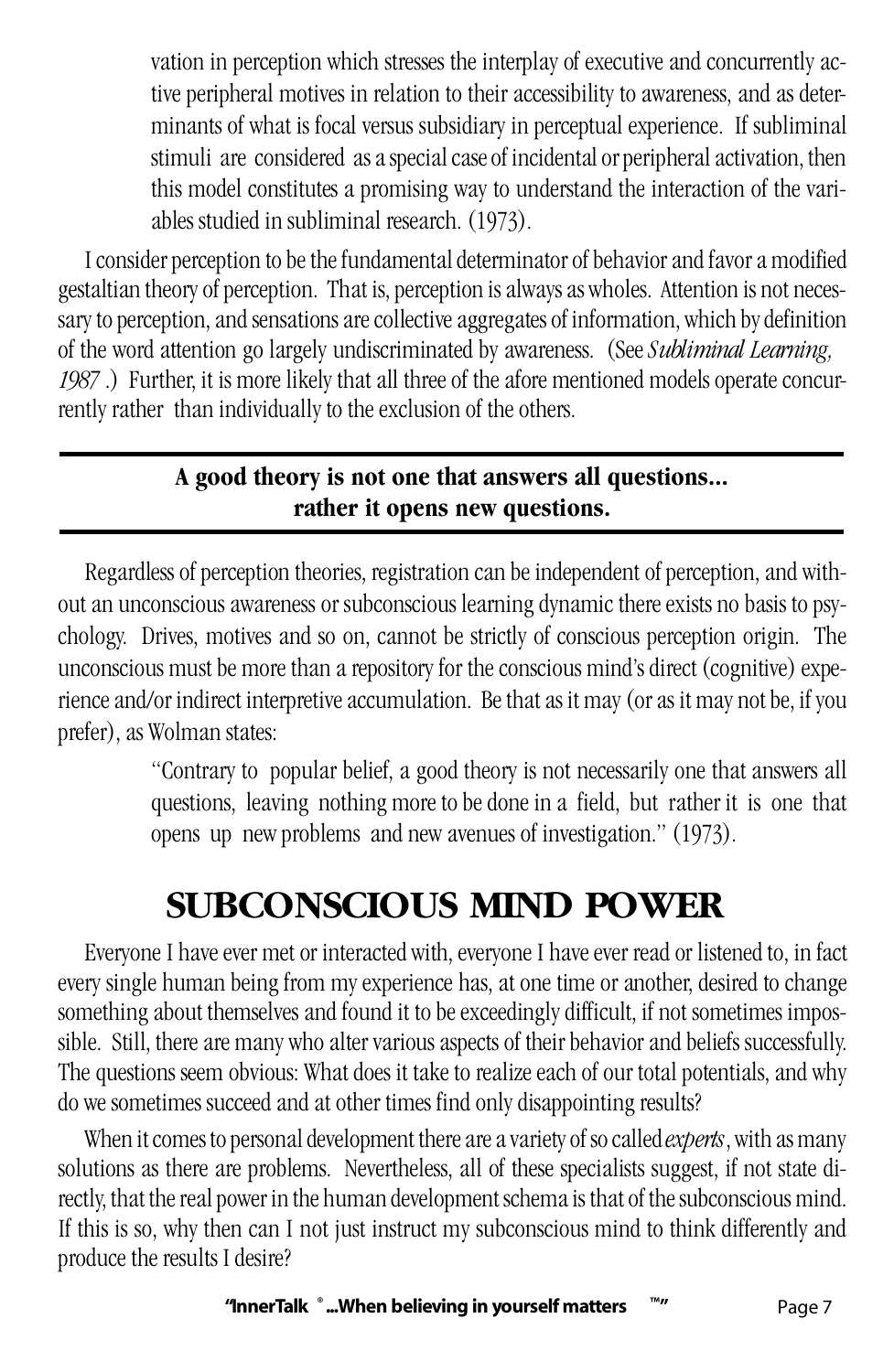The fact is that the subconscious mind is basically indiscriminate in the manner in which it accepts information. The problem then is twofold. First, there are already years of indiscriminate acceptance in my mind, and second, I act in reliance upon this information.

All the statements that have ever been accepted are present in our subconscious minds, and for most of us that is negative programming. Some behaviorists have used numbers that indicate that for every one input of positive messaging there are 100 bits of negative!

How many times have each of us said to ourselves things like, "I can't do it," or "It never works for me" and so forth? How many times have each of us heard statements like, "You're not old enough," "That's stupid," "Money is the source of all evil," "Life is difficult and then you die," "Thank god it's Friday," "That will never work" and so on?

Just for fun I once started a list of statements that I had heard or said to myself that created negative expectations. I quit when I realized that to complete the list would take more time and paper than I was willing to dedicate to such a nonsensical task. Still, the message was loud and clear: the language programming many of my beliefs was essentially negative!

The consequence of this negative programming has been likened to that of a computer. The bio-computer brain/mind has accepted negative input just like a calculator accepts negative numbers. Then you or I add a few positive numbers to the program total and somehow expect change.

#### **Our defense mechanisms often defeat our purposes.**

The fact that we act in reliance upon the information accepted indiscriminantly by our subconscious minds, is a more pervasive problem. This means that if negative messages have caused us pain or fear then we adapt our behavior, our beliefs, around avoiding those circumstances and/or outcomes.

With this adaptation comes choices. Most of our choices of this nature are deeply rooted in the subconscious. Our subliminal beliefs, those beliefs in the subconscious that arise from our desire to be accepted and to avoid pain, humiliation and rejection, determine our actions. All behavior is behavior of choice even if the choice is made at a subconscious level. Now, what happens is that we build defense mechanisms in order to protect us from former bad experiences and possible future rejection.

These defense mechanisms often defeat our own best interest. It is true, for many of us, our worst enemy is often ourselves. Ignorant of these dynamics it is easy to see why more than 90% of the people who attend or participate in motivational gatherings or products are unsuccessful. The fact is, every time we tell ourselves something like "I am good!" the subconscious gives a thought to the conscious such as "Really! Good at what?"

Even when the behavior we desire is something as simple as success in our work place, these subliminal beliefs come into play. For example, when I ask a group of people how many of them would like to come up front and speak to the audience for five minutes on some topic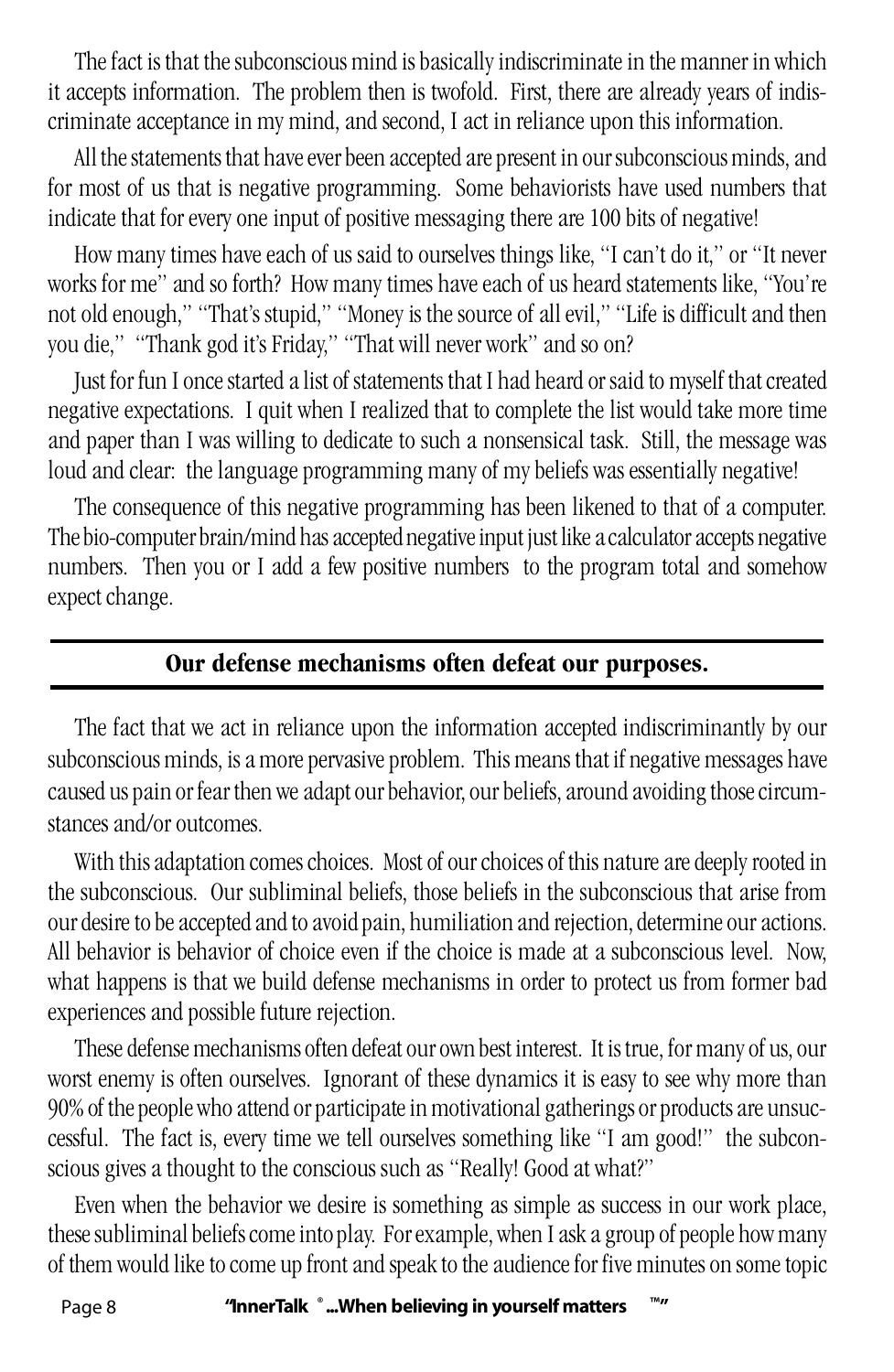I will assign them, rarely does anyone volunteer. A common fear is that somehow they will suffer deep embarrassment, humiliation and more. Now this same group of people will respond almost unanimously to the simple straight forward question: Do you want to be successful in business? Their answer is always yes!

To succeed in business one must learn to speak. If there is a deep abiding fear of public speaking and a desire to be successful, there are contradictory motives present in the psyche. Thus, when a person reaches a certain level of success, for some inexplicable reason everything crumbles. What may be viewed as outside circumstances, is in truth, inner conflict. In this instance, the fear of public speaking, the closer to success, the more powerful the exertion by subconscious processes to eliminate the impending threat. Consequently conflicting factors or mechanics of our own psyche often defeat our stated desires without our conscious awareness.

The power of hypnosis exists largely in the direct communication with the subconscious. The conscious mind is generally in abeyance during hypnosis although one's defense mechanisms can still play a significant role in the outcome. The advantage of subthreshold communication is that it bypasses all conscious awareness. Unlike hypnosis, where attention and conscious assistance are often necessary, subthreshold messages are not attended to by the conscious mind in any necessary manner.

#### **You can rescript your inner talk.**

The positive messages on an InnerTalk® tape eventually overtake the negative information contained in the subconscious. They literally rescript our own inner talk thereby priming positive self beliefs which begin the cycle of self fulfilling prophecies. When this happens the subliminal beliefs that formerly were self limiting begin to change. As they change....so do we!

Life is indeed a miracle and each of us is entitled to experience the highest qualities of our birthright.

# **THE WHOLE BRAIN ® APPROACH: Hemispheric Brain Synchronization**

### *A Patented Shadowing Technology*

In a very real sense every human being has two brains. These two brain hemispheres are commonly referred to as the right brain and the left brain. For the vast majority of people, the left hemisphere is the analytical brain, and the right hemisphere is the spatial brain. The left hemisphere is in charge of such things as mathematical and language skills while the right hemisphere is the creative and emotional center. The right hemisphere is indiscriminate while the left is the logic and reason center with defense mechanisms such as rationalization built around logic and reason. Most researchers assign logic and conscious reasoning to the left hemisphere and emotional and subconscious learning to the right hemisphere.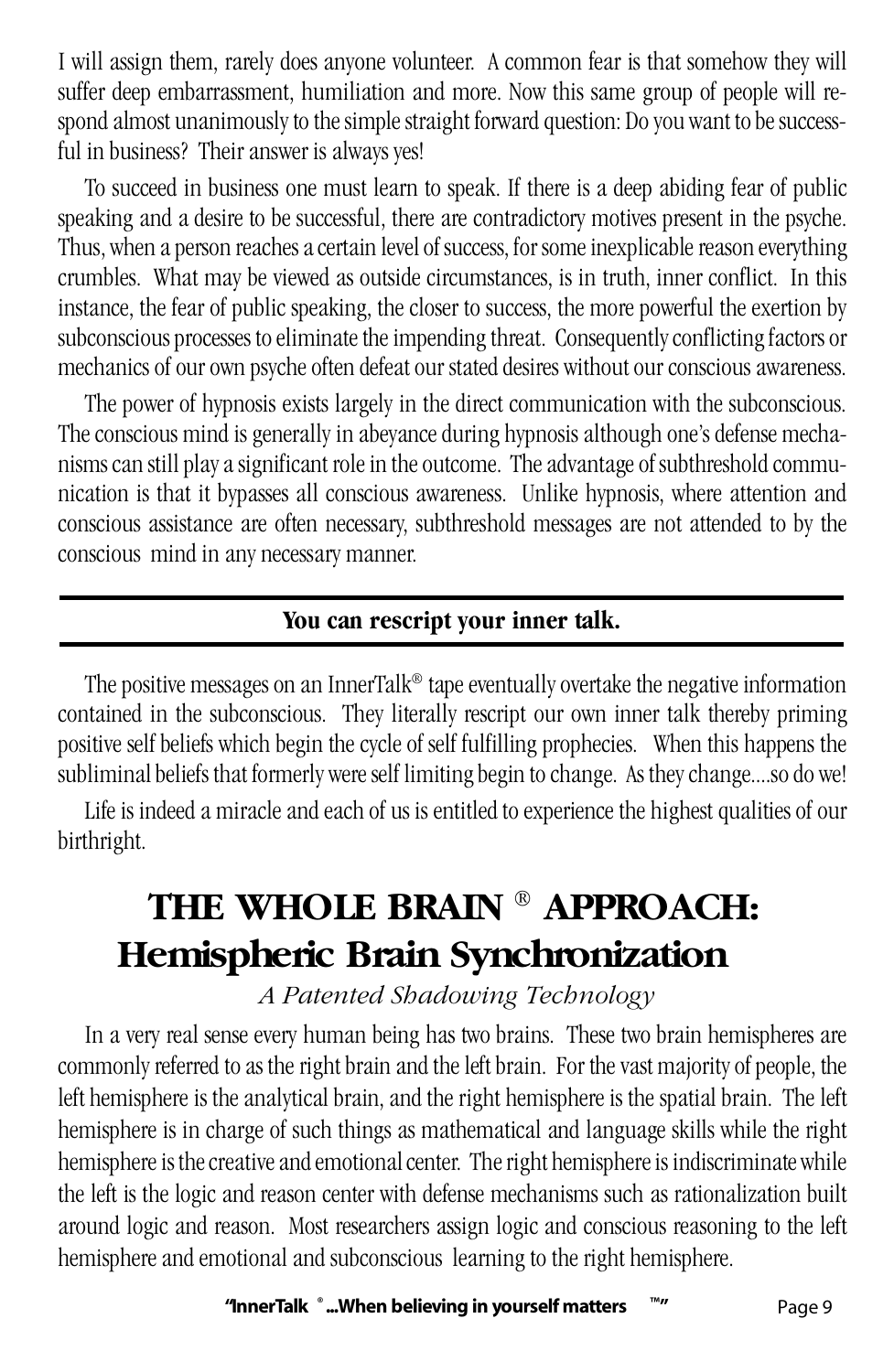#### **InnerTalk® appeals to both hemispheres in a brain friendly manner.**

Whole Brain<sup>®</sup> InnerTalk<sup>®</sup> technology appeals to the two hemispheres appropriately according to the primary hemispheric function. (See the MIP paradigm described in detail in *Thinking Without Thinking*, 1995.)

The left brain then is interested in literal correctness while the right is more interested in overall associations or relationships. It is believed that the left brain views language literally and according to the rules of language while the right brain views language spatially and emotionally, tumbling the words in a process called subconscious cerebration and even seeing the words as our eyes see the world - upside down.

Some "heavy metal" recordings have included subliminal messages (usually satanic, drug or sexual in orientation) for years. These messages appeal directly to emotions, causing behavior to override reason. They are also recorded in reverse, a process known as metacontrast or back-masking. Reversing, or playing backwards, subliminal messages in heavy metal music appears to excite emotional expressions and responses often viewed as right brain in their origin.

Reviewing the research, Progressive Awareness Research (PAR) developed the patented InnerTalk® programs using an entirely new (electronic encoding) process. On one channel, accessing the left brain, are meaningfully spoken, forward-masked, permissive affirmations delivered in a round robin manner by a male voice, a female voice and a child's voice, as appropriate. (Research shows that individuals may respond more favorably according to their preference of male, female or child voices.) On another channel directive messages, in the same voices, are recorded in metacontrast. Since the hemispheres are task oriented both the left and right brain become involved according to their specialties. The channel differentiated messages shadow each other from conscious recognition.

Simple communication practice shows that an individual is more likely to remember a round robin like "Row, Row, Row Your Boat" than a simple song, even if the song is heard many more times. The round robin affirmations are recorded in echo-reverberation giving rise to a "singing" effect.

#### **All you have to do is listen, no special attention is necessary.**

Although earphones are helpful, they are not necessary. What is necessary to make the programs work is to listen to them. The more exposure to the programs, the faster results are obtained.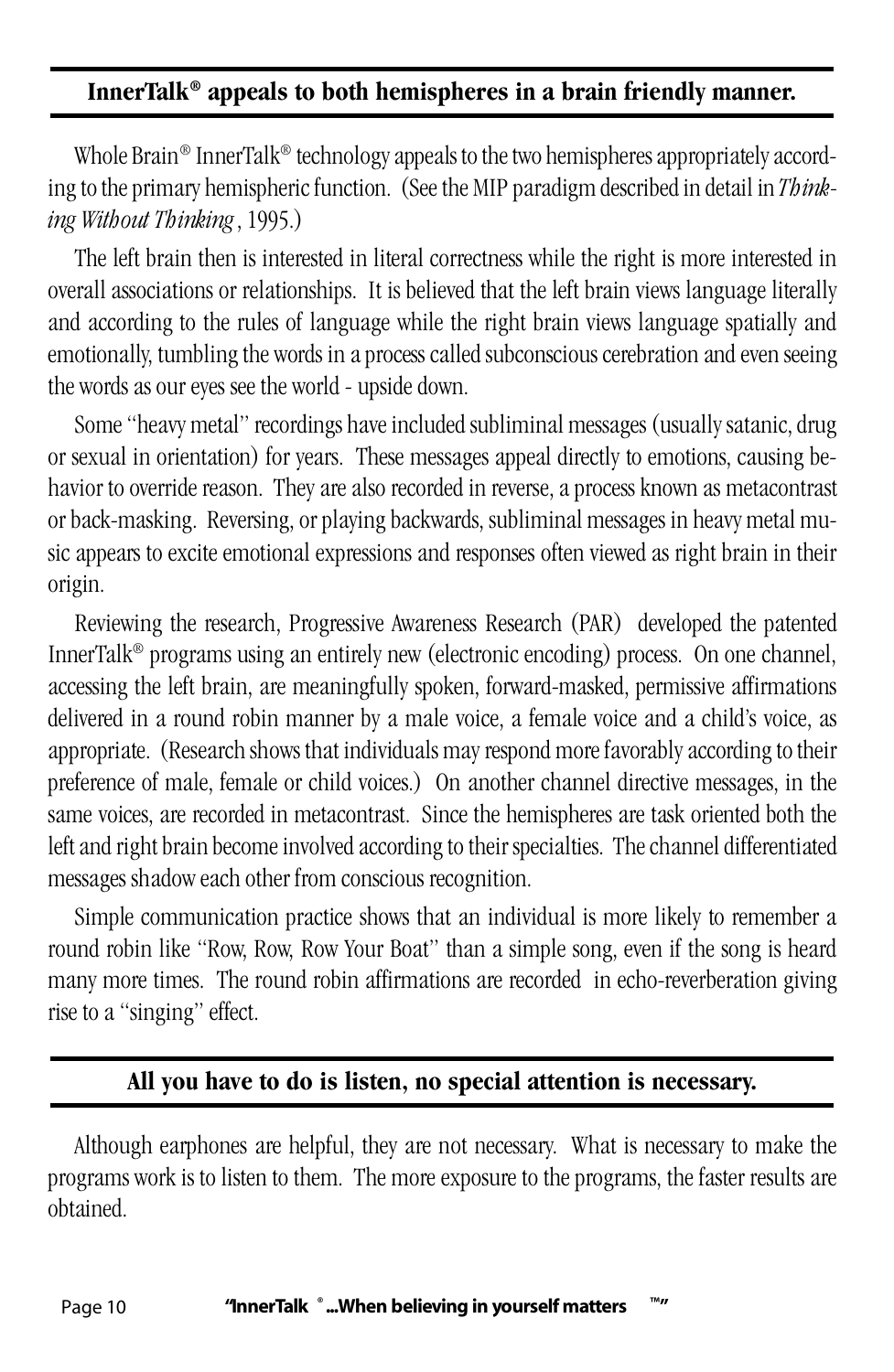# **ANALOGY**

In the many lectures I have presented in the United States and Europe there has always been a nagging need to find an analogy that could accurately describe what occurs with the users of InnerTalk® audio tapes. I have worked with the construct of peripheral perception to describe the manner in which voices speaking positive affirmations to the subconscious can, and do indeed, impress the listener even though they are unaware consciously of the process.

Peripheral perception is normally thought of as that aspect of sight that borders on the fringes of how far out to one's right or left side one can see. The fringe always has clarity problems. That is, one may report the ability to see an object to their side, and even slightly behind them, but the further the object moves toward the limit of vision the less clear the object becomes. This is a substantially similar process to how audio perception occurs with InnerTalk®.

 The fringe is known as "threshold" and the audio threshold is established by determining the point at which the conscious mind can hear a particular sound, 50% of the time. A threshold is that place where sometimes one hears the signal and other times they do not. With InnerTalk®, this threshold is relative to the primary carrier, music or nature sounds. Thus, the messages are sometimes audible and sometimes not. The entire message may not be understood but the voices are acknowledged by the conscious mind. Thus, from time to time one hears the message even if they do not understand every word of it. Similar to the limit of our peripheral sight where we see an object but without the clarity that comes from looking directly at it, InnerTalk® audio messages are sometimes heard but without the clarity that the conscious mind is accustomed to requiring in order for it to repeat the message. Shadowing the messages, as described earlier, facilitates this.

### **Change...from the inside out.**

The comparison of peripheral sight to the audio perception of an InnerTalk® stimulus continues to be a model that serves the purpose of communicating. The analogy of what happens to the user of the audio subliminal tape as they use it was much more difficult for me until a friend and I sat down to discuss just that. As we talked over our personal experiences with InnerTalk® it became very obvious that our benefit had been gradual and from the inside out, almost intuitive in its inner direction. Often, only when the affirmations contained on the tape were re-read did we have one of those "aha's" that acknowledged consciously why certain aspects of our drives and emotions and therefore behavior had changed. Intuitive perception is just what seems to take place when you work with a well designed program. One day you act differently because you are thinking differently. Gentle nudges from the inner mind, just like those that are intuitive begin to guide one's choices. In my friend's instance, Dr. William Guillory, creativity became natural. New ideas, concepts and the like just seemed to flow through him. Later he experienced successes with different programs but they were in process substantially the same as with the first tape: "*I Am Creative* ." My experiences have been all akin to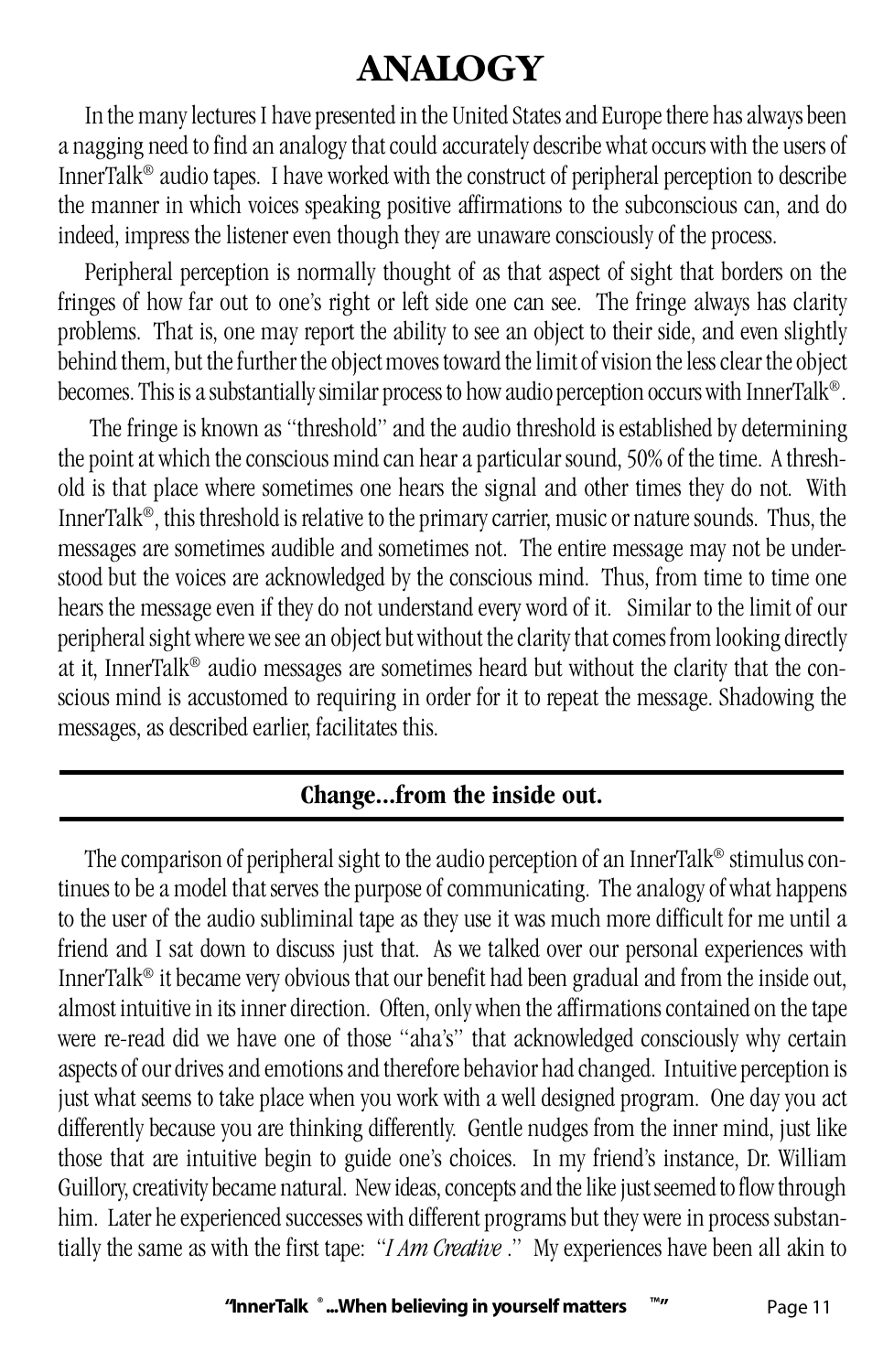his. At first there seems to be little noticeable change but after a few days things just seem to have a different arrangement. One day I was afraid of public speaking to the point that I would do almost anything, invent almost any excuse, just to avoid it. Then it was like the next day public speaking was tolerable, and the following day I was excited about the opportunity to share with others. Today lectures, workshops, radio and television *stuff* is just something I do like any other activity I engage in.

#### **What one believes defines what they can experience.**

What we believe in our subconscious is who and what we are! The conscious mind can only guess at what is in the subconscious while the subconscious has every thought the conscious will ever have long before the conscious thinks it. In order to change, we need to change the way we think. Speaking directly to the subconscious are messages that do just that. One day there just seems to be more positive than negative information in the subconscious and that wonderful bio-computer changes old inner beliefs about ourselves and the world around us and almost magically those goals, ideals and ambitions are ours! Without doubt! Without fear!

# **MODELS FOR UNDERSTANDING**

When it comes to understanding complex synergisms, models are very helpful. Looking at how one learns, and how one acts out that learning is one such complex interaction of elements occurring simultaneously and resulting in a synergistic totality known as the individual.

In research, behavioral scientists provide data and theories that support the average aggregate of observations and apply this to the individual. No two individuals are alike and no one individual is average. Just as theories make general assumptions about the individual that are not necessarily representative of any one individual, so too do models generalize in making a statement about reality, when in fact the model is self-defining and does not necessarily say anything about reality. Professor William Guillory (former chairman of the chemistry department at the University of Utah) states that even models of "hard science" are self-defining and may say nothing valid about reality.

With this much of an introduction to models, let us see if a couple of models of the mind can be helpful in understanding why subliminal technology is so effective. Before examining the first model, I wish to insert one of my biases. Most behaviorists assert that there are three ways in which one learns:

- 1. Trial and error
- 2. Rote core
- 3. Condition-response

### **Is all learning some form of condition-response?**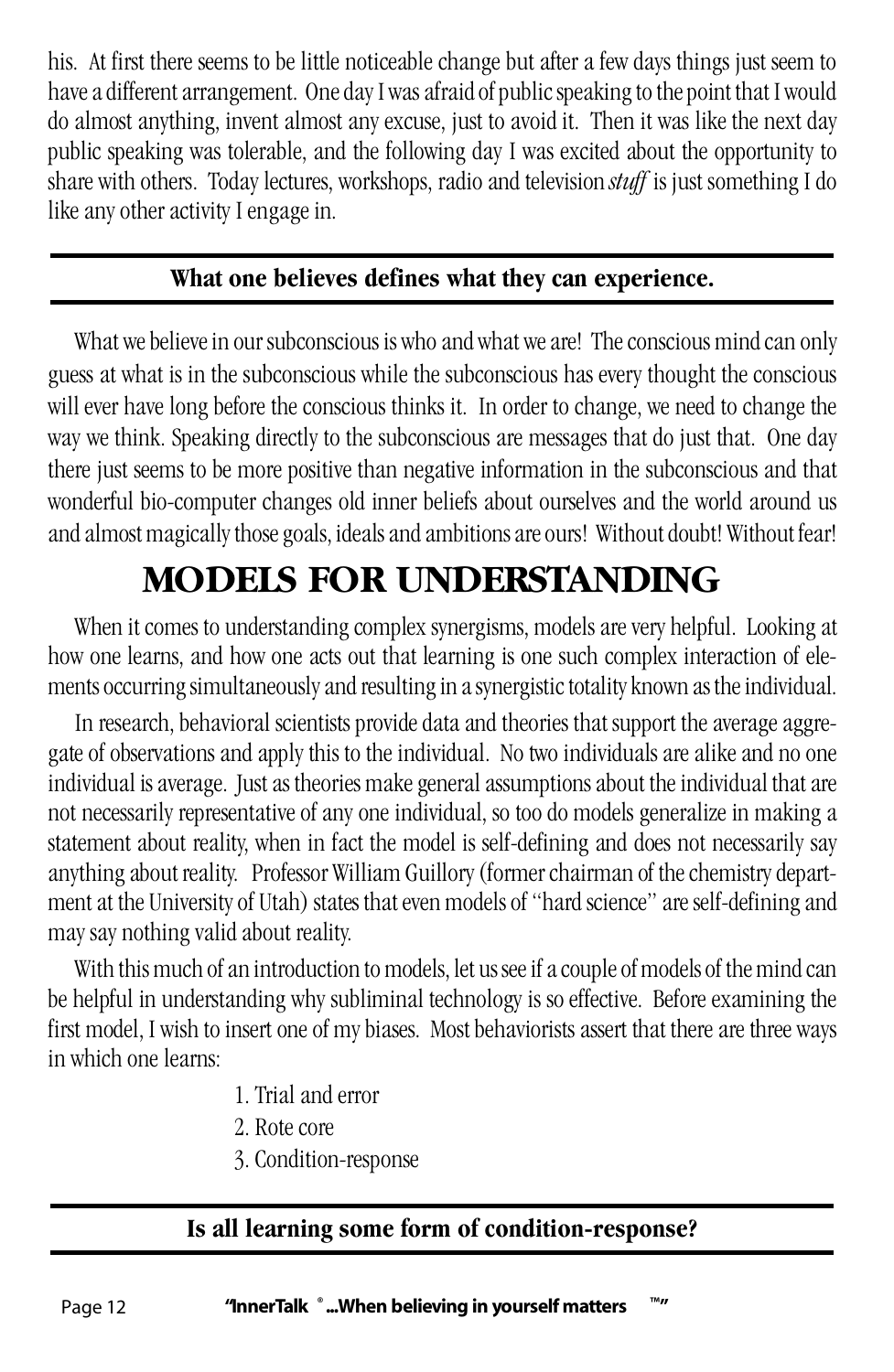I suggest that all learning is condition-response. Trial and error employs the obvious feedback systems of both the body and the psychology. For example, with learning as basic as that involved in walking, both the pain from falling and the emotional encouragement given during the learning process form response conditioning. Where rote core memory is concerned, the stimuli intensity is directly proportional to the memory retention. The stronger the stimuli (incentive), the more favorable the learning at least to the point of overstimulation. After that the learning is dramatically inhibited. Stimuli-response is condition-response learning.

Dr. John Kappas has created a model of learning and behavior. He suggests that one assimilates learning either through literal and direct means or through inference. And further, that most of us do so primarily in one fashion or the other not both simultaneously. For most of us, our primary caretaker (ordinarily our mother) is responsible for our *suggestibility*, the way we learn (e.g., literally or inferentially) and our secondary caretaker (usually father) creates our *sexuality*, the way we act out our learning (e.g., emotionally or physically). In a very real sense this gives rise to the acceptance, rejection and interpretation of the various message units we receive in a lifetime.

Since our brains are tasked hemispherically, the synthesis of our *suggestibility* and *sexuality* often produces hemispheric dominance. Thus, one may cognitively assert something that preconsciously is immediately rejected or repressed. Whenever the logic center comes into conflict with the emotional center, the emotionally conditioned response will prevail.

Now with this model in mind, let us examine a simplified bio-computer analogy and superimpose upon it our model. Every message unit one receives in a lifetime is imprinted upon the preconscious mind. This process occurs largely without discrimination, except for the lenses of interpretation which themselves are a direct result of our primary and secondary caretakers, and from the enculturation process in general. This provides our basis for moral valuing judgments and notions of reality, together with our general aptitude regarding change or the incorporation of new ideas.

Statistically, we have all received many more negative than positive message units during maturation. Our society has no "rites of passage" in which we leave behind all of what I refer to as the "no-don't garbage." Consequently, as adults our garbage becomes our anchor and our ability to navigate the seas of life are limited to our own safe and sometimes shallow waters.

For most then, *safe* waters provide our boundaries or our self-imposed limitations. These *safe* waters prohibit much new experience. As an example, unless we are born to success and prosperity we don't expect to succeed and prosper because the waters surrounding our anchor do not include any such bounty.

#### **Research shows that forgiveness can end the fear/anger cycle.**

Behaviorally, this means we are predisposed by the preconscious, which manifests as lack of confidence, fear of failure, internalization of stress, physical ailments, rationalization, and so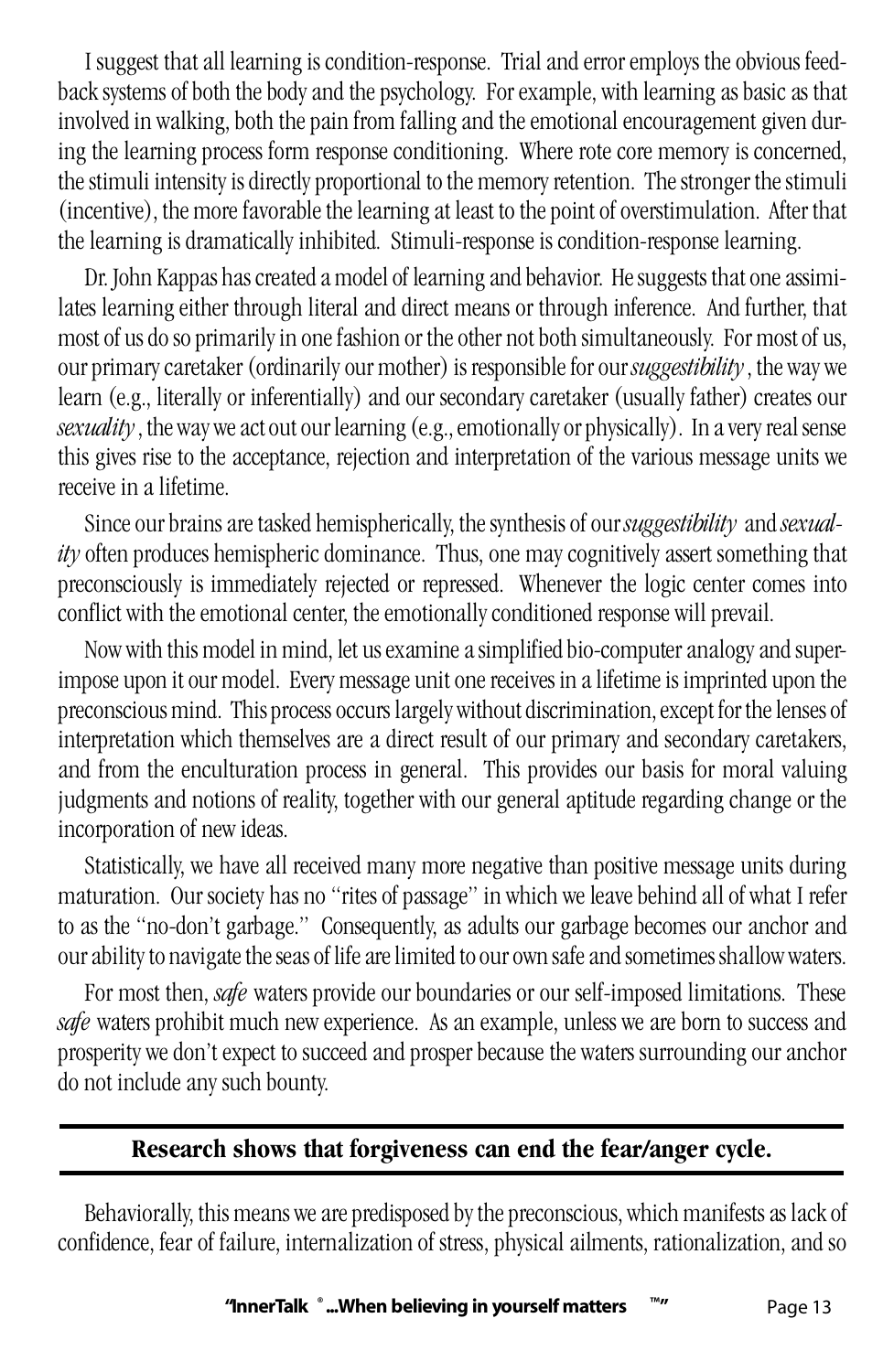forth. Most, if not all, of this conditioning takes place in primitive ways so far as the function of learning and behavior are concerned. The old fight/flight mechanisms of our ancestors give rise to deeply impressed self-limiting behavior. Let us attempt to examine this graphically.

In the drawing on this page, the circle represents the total mental process. Levels of consciousness are indicated and in the deepest levels exist the fight/flight (knee-jerk) mechanisms. All of one's input is represented by the pluses and minuses of experience (conditionresponse) learning. As you can see, the fight/flight has been replaced in our modern society by anxiety and depression. The double arrow system illustrates stimuli from the outside world, both real and synthetic stimuli according to the interpreted emotional intensity of the stimuli.

 Few of us have been presented with much real stimuli. All of the stimuli that condition responses that are self-limiting, are synthetic. I suggest that these stimuli are based upon an innate fear of isolation and therefore, that rejection by another human being or the fear of this happening, conditions nearly all of our responses.

Our initiative and response is built upon our perception of *others* and our need for acceptance and understanding. Thus, behavior is purely condition-response learning! In most instances choice is only an illusion. Only limited choice exists, and those choices result from the patterns of our conditioning.



*Model of Subliminal Programming*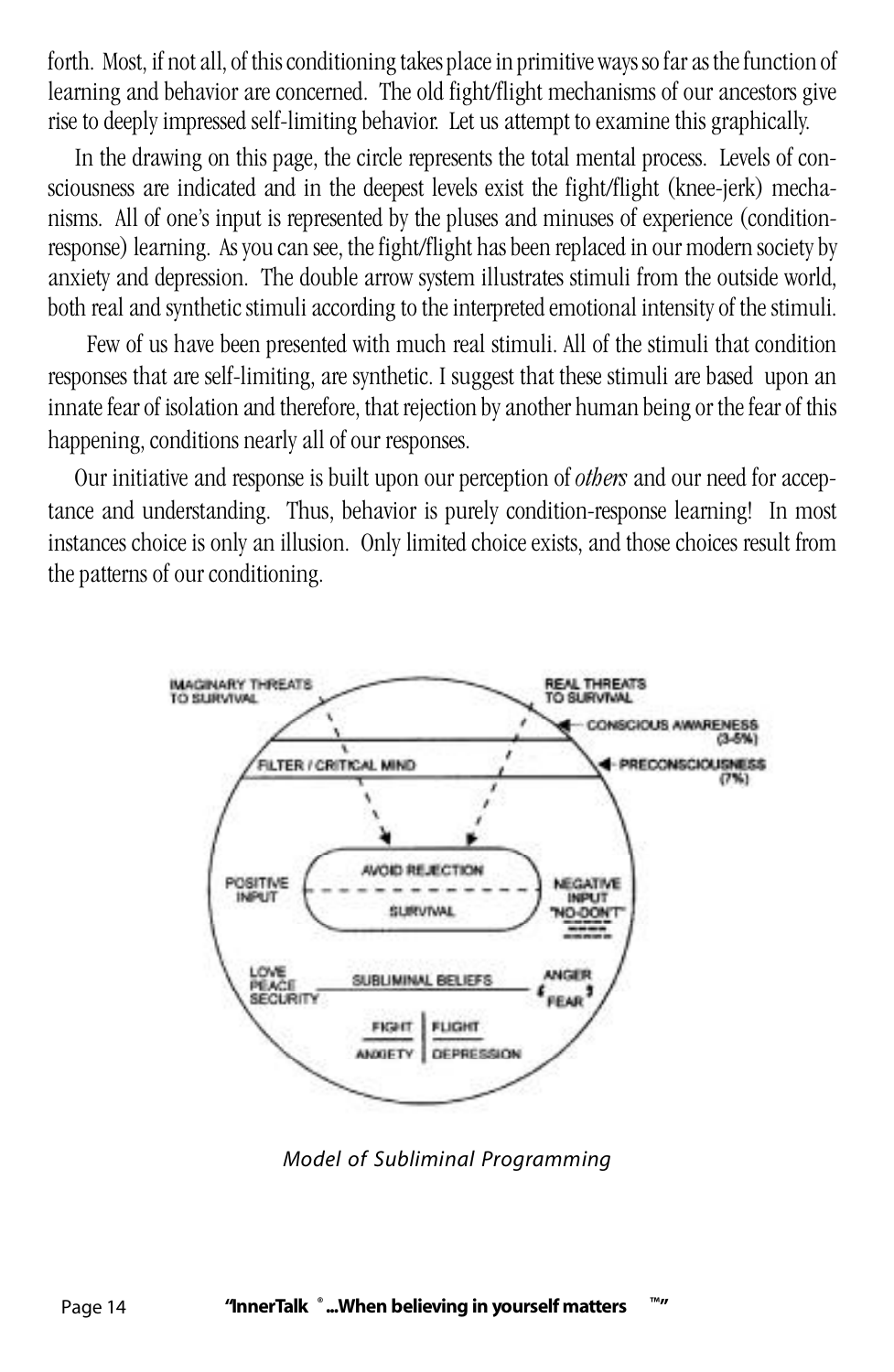# **THE CLINICAL AND SCIENTIFIC FINDINGS OF THE "TAYLOR METHOD"**

 Earlier, and in my other works, I have discussed the history and general science of subliminal communication (see *Subliminal Learning* (1988*), Subliminal Communication* (1990), and *Thinking Without Thinking* (1995)). This section will not review that material. It will briefly present clinical and experimental findings based on one technology in one method of delivery. I developed and researched this technology. Others have researched it.

Details of every study could bog the reader down. Mercifully, I will present only the main findings. I'll list the year, principle researcher(s), location and findings. The end of this chapter completely lists the articles so you may look them up yourself if you wish.

My apologies to any reader who finds this method either overlong or incomplete. Nevertheless, this section is not intended to be a clinical guide, a case study collection or a permanent reference work. It is intended to defer to a reader's right to know where to get the raw hard data that supports my assertions.

**1998** – Under the direction of Dr. Jose Salvador Hernandez Gonzalez and on behalf of the Department of Social Security for Mexico, 25 patients were exposed to both video and audio *Freedom From Dental Anxiety* tapes for thirty minutes prior to treatment and thirty minutes during treatment. The conclusion: "..the use of InnerTalk® before an integral odontologic treatment is 100% effective, reducing patient's anxiety and the noise made by the high speed hand piece used in this type of work, and furthermore, reducing the pain suffered by comparison to previous experience." The report goes on to recommend InnerTalk®: "Therefore it is convenient to promote, among Dental Surgeons, the use of InnerTalk® to improve their patients comfort and achieve a better collaboration to treatments."

**1998** – Combining Whole Brain® InnerTalk® *Weight Loss* audio and video tapes with an Echo-Talk audio tape and a special nutritional program developed and marketed by Oxyfresh International, Dr. Harbans S. Sraon, (a biochemical geneticist of the University of California at Irvine) conducted a ninety day weight loss study. Dr. Sraon coached each subject to visualize their clear goal in terms of body fitness and reviewed progress weekly. Sraon reported that 90% of the subjects (10 men and 15 women) lost significant weight.

**1997** – Under the direction of Maurice P. Shuman, Jr., General Director Special Programs of Instruction, a pilot study was conducted by Duval County Public School System at the Pre-Trial Detention Center in Jacksonville, Florida. Twenty-two incarcerated juveniles participated in a study program using InnerTalk® tapes designed to assist in preparation for GED examination. The GED final test results show that 18 of the 22 troubled students passed the full GED examination. A follow-up study is currently underway in the same facility.

**1993** – Thomas Plant, faculty member of Stanford University and Director of the mental health services for the Children's Health Council, together with Michael DiGregorio, Gerdenio Manuel and Bao-Tran Doan of Santa Clara University, evaluated the effect of Whole Brain®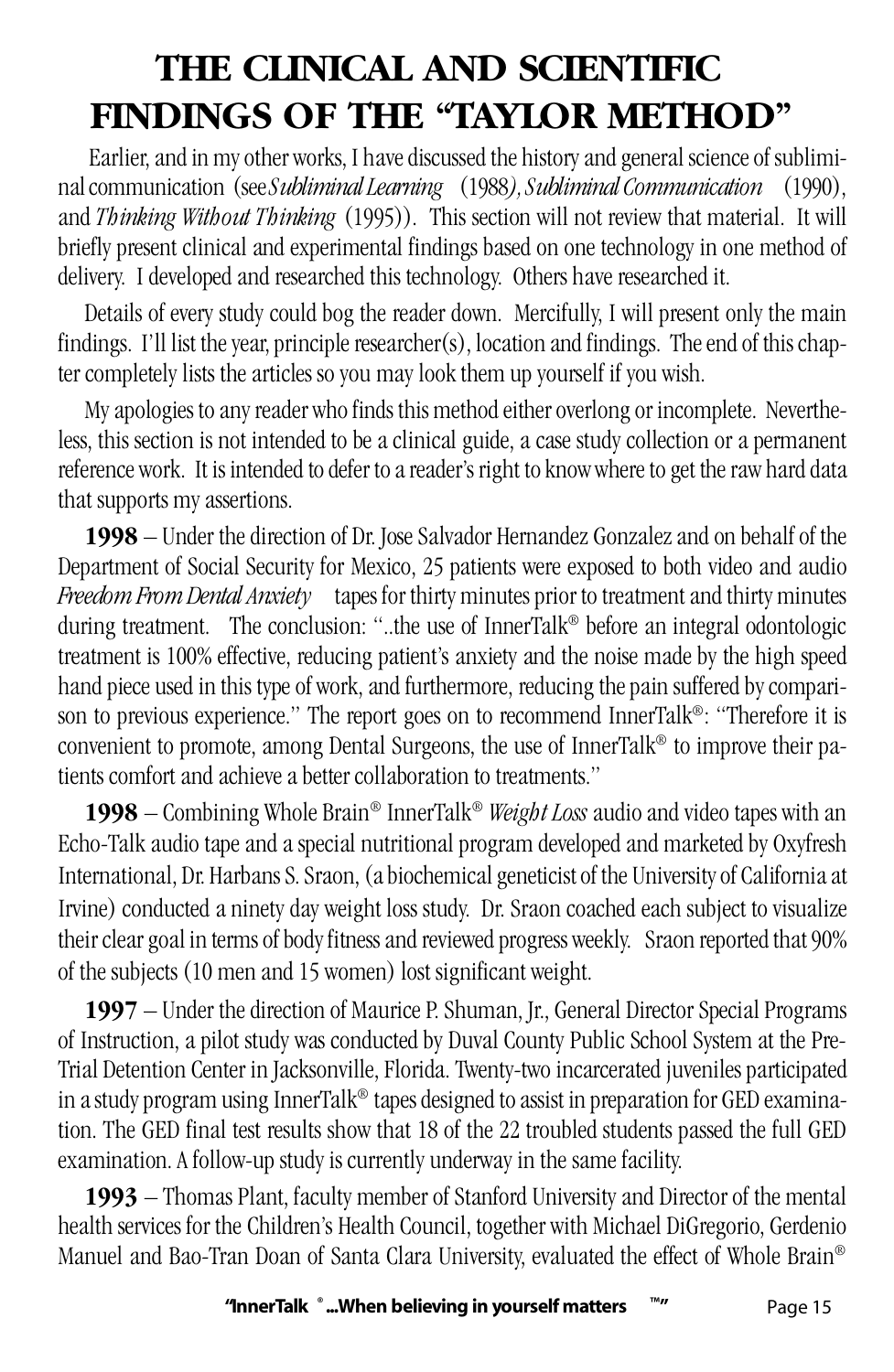InnerTalk® on test anxiety in a double-blind experiment. The statistical data significantly supported the hypothesis that Whole Brain® subliminal technology could be an effective tool in lowering test anxiety.

1993 – Kim Roche of Phoenix University studied the effect of Whole Brain® InnerTalk® with children diagnosed as having Attention Deficit Hyperactive Disorder in a double-blind experiment. Her findings indicated a significant positive effect.

**1993** – Diana Ashley at the University Of Southern California studied the effect of Whole Brain® on academic achievement in a double-blind experiment. Her conclusion found a significant increase in learning among students in the experimental group.

**1991** – A study carried out by Prof. Pelka of Munich University in Germany on a Whole Brain® tape for weight loss, showed average weight losses of 13 pounds in subjects who used the program.

**1988-1991** – The findings from a longitudinal study on the Whole Brain® InnerTalk® program for Cancer showed that 43% of the patients who used the program went into remission. For the other patients, who eventually passed away, the average life span beyond the original prognosis was significantly extended.

**1991** – Experimental psychologist Julian Isaacs investigated the effects of the following Whole Brain® InnerTalk® programs: "No More Procrastination," "Time Management," "Confidence Power," "Freedom From Stress," "Positive Relationships," "I Am Assertive," and "High Self Esteem." After three studies, it was concluded that the programs produced significant positive results that were verifiable.

**1991** – A double-blind study conducted by Prof. Peter Kruse at Bremen University in Germany, using a specially created Whole Brain® InnerTalk® program, strongly demonstrated the influence of the program on decision-making. Kruse said, "**The Taylor Method**" works!

**1990** – A double-blind study was carried out at Weber State University on the effects of the Whole Brain® InnerTalk® program, "Freedom From Stress." The psychological test results showed a significant decrease in stress.

**1990** – In a double-blind study carried out at Colorado State University, it was found that using the Whole Brain® InnerTalk® program "*Freedom From Depression* " for more than 17 hours, led to a significant decrease on the Beck Depression scale. This study not only shows the effectiveness of the Whole Brain® program, but also indicated that the effectiveness of the programs were dosage related.

**1988-1990** – Cosmetic Surgeon R. Youngblood and surgical staff tested the effect of the Whole Brain® InnerTalk® "*Pre And Post Operative* " tape on 360 patients. They reported a decrease in anesthetic requirements of 32% by volume as compared to a historical control group.

**1985-1986** – In a double-blind study at the Utah State Prison, which was performed by McCusker, Liston and Taylor, the Whole Brain® technology was deemed effective in altering self-esteem among inmates. As a result, the Utah State Prison installed and maintains a volun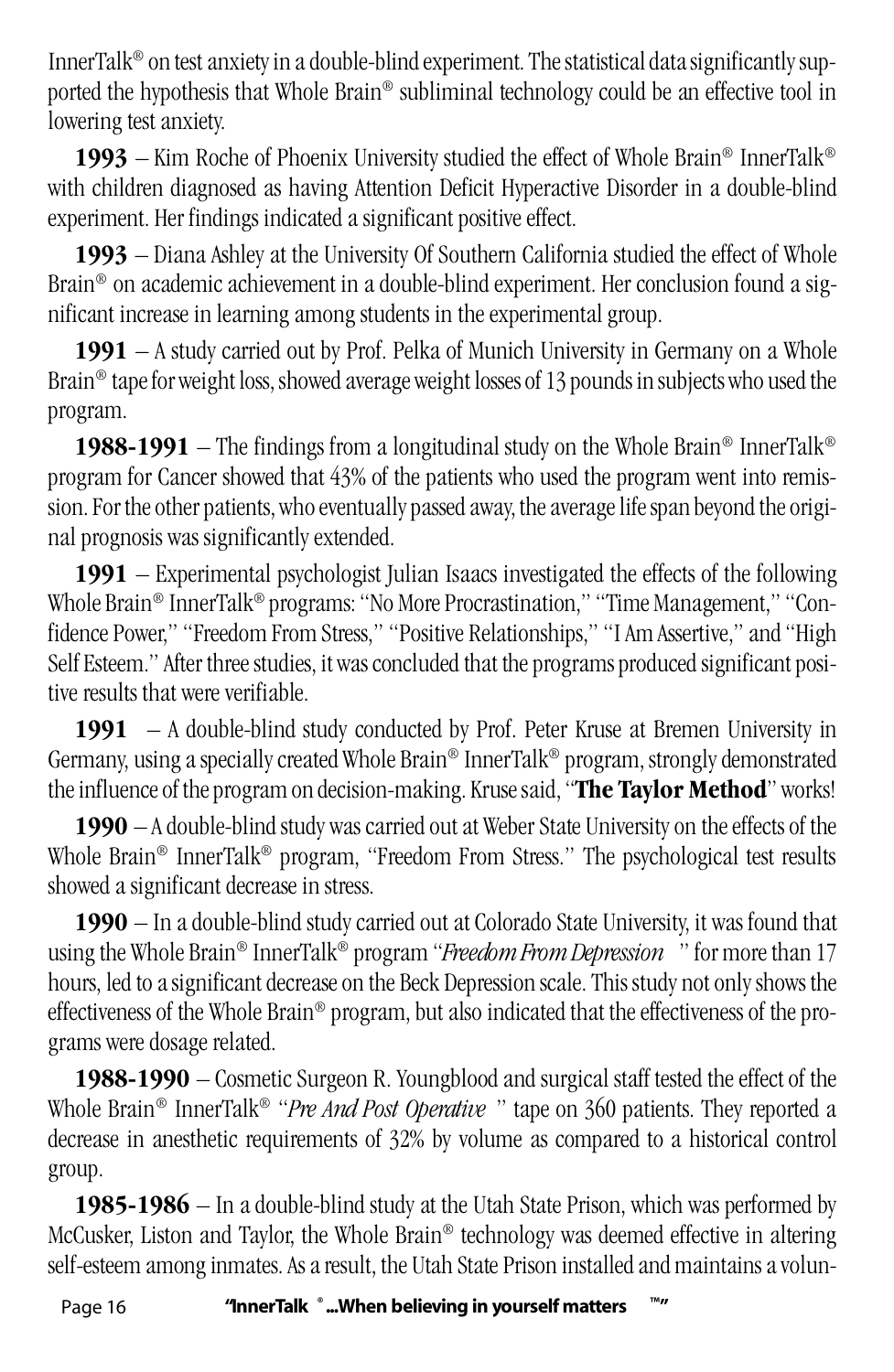tary tape library for inmates.

Numerous clinical studies with single and multiple subjects have also found effectiveness with Whole Brain® in areas as diverse as anorexia to dyslexia. Additionally, Whole Brain® has been credited by professional coaches for significantly contributing to winning sports events ranging from football championships to National and Olympic judo medals.

# **LISTING OF RESEARCH PAPERS**

Ashley, D., *The Effect of Subliminally-Presented Reinforcing Stimuli on Factual Material* , University of Southern California, 1993

Galbraith, P. & Barton, B., *Subliminal Relaxation: Myth or Method* , Weber State University, 1990

Gonzalez, J.S.H., Unpublished Report, 1998

Isaacs, J., Unpublished report, 1991

Kruse, P. et. al., *Suggestion and Perceptual Instability: Auditory Subliminal Influences* , Bremen University, Germany, 1991

Pelka, R., *Application of Subliminal Therapy to Over-Weight Subjects* , Armed Forces University, Munich, Germany, 1993

Plante, T.G., Doan, B.T., DiGregorio, M.P. and Manuel, G.M., *The Influence of Aerobic Exercise and Relaxation Training on Coping With Test-Taking Anxiety* , Stanford University and Santa Clara University, 1993

Reid, J., "*Free of Depression , Subliminal Tape Study,"* Colorado State University, 1990

Roche, K., *The Effect of a Whole Brain ® Subliminal Program on Children Diagnosed with Attention Deficit Hyperactive Disorder* , Phoenix University, 1993

Sraon, H.S., *Weight Loss Study Produces Early Success* , Oxygram, Vol 13, Issue II, Dec. 1997.

Taylor, E., *The Effect of Subliminal Auditory Stimuli in a Surgical Setting Involving Anesthetic Requirements* , St. John's University, 1990

Taylor, E., McCusker, C. and Liston, L., *"A Study of the Effects of Subliminal Communication on Inmates at the Utah State Prison,"* **Subliminal Communication**, Second Edition, R.K. Books : Medical Lake, WA, 1990

Taylor, E., & McCusker, C., *The Use of Subliminal Auditory Stimuli in Terminally Ill Oncology Patients* , International Journal of Alternative and Complimentary Medicine, Feb. 1995.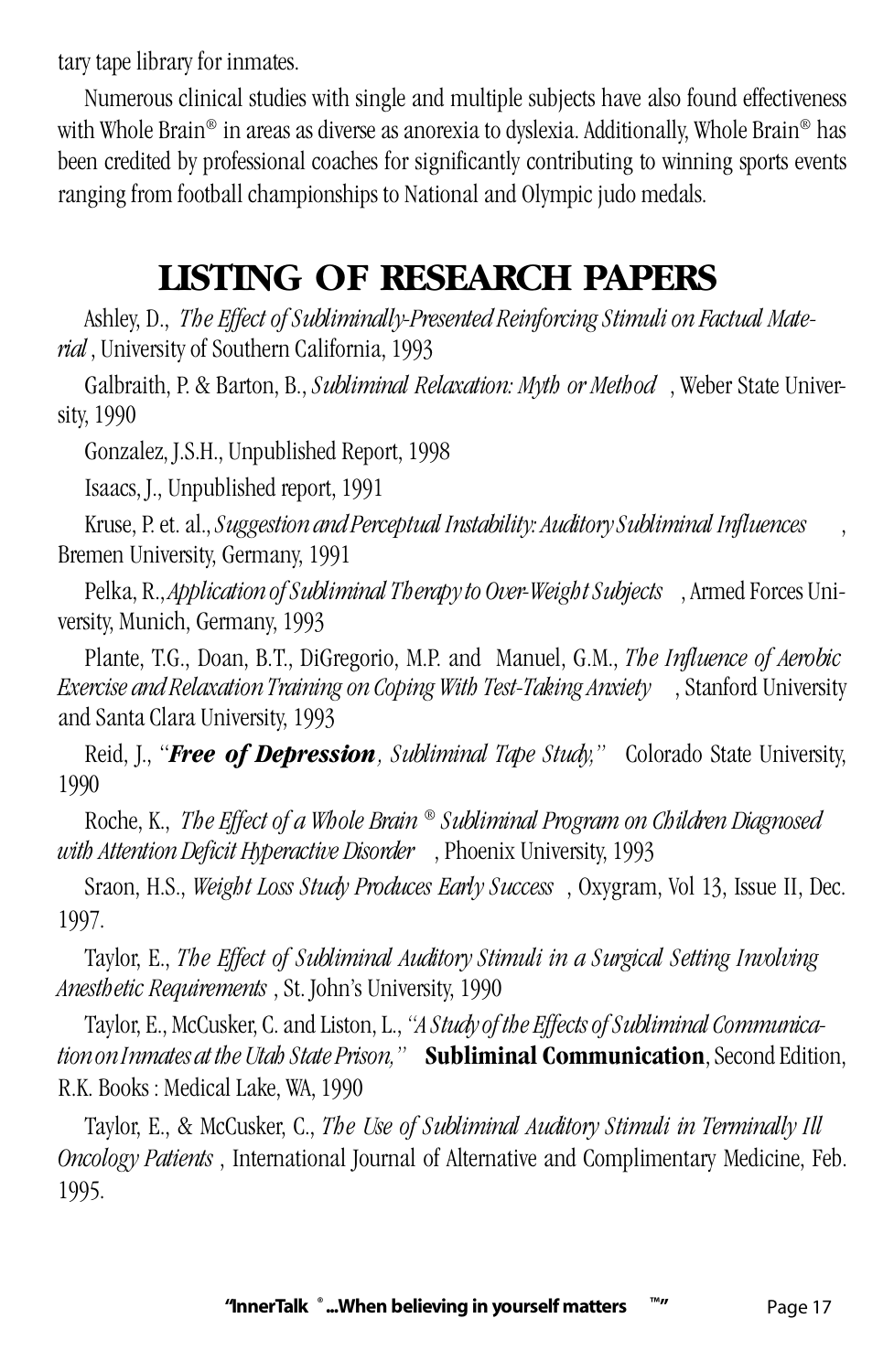# **CHANGE**

Most people would like to change something about their lives. For some, it's getting a better job, or losing weight, or improving memory, or accelerating learning abilities, or adding charisma to their personalities and so forth. Indeed, there are very few who would find nothing they wished to improve or change.

What is change? The idea seems simple enough. To some, change is a *thing*. It is often thought of as something like a commodity. For example, one desires more prosperity in their lives. The evidence for their success is money. Okay, change in this instance is money. Right? No, money is only the outer symbol that represents change.

The agency of change is within each of us. It is not a *thing*. For someone to become more prosperous they must think in a different order or magnitude than one who is content with just getting by. At least one element in their life strategy alters before the change takes place.

Let's say, for purposes of illustration, that our hypothetical individual who wishes to be more prosperous, also was raised with the belief that money is the source of all evil. A subconscious strategy may therefore literally work to sabotage any effort to achieve real monetary success. In other words, in this instance, the ego perceives safety as avoiding evil/money.

Our hypothetical person may believe, on the other hand, that only money matters. Still, there could be subconscious strategies that get in the way. For example, assume that this person seeks to build a large company. However, they are afraid of public speaking. (Remember our earlier discussion?) How will they build a large and successful company without communicating? When will the fear (public speaking) strategy kick in and knock out the goal (large company) strategy? How will the two strategies compete?

Competing strategies exist in nearly everyone. They often underpin what psychologists call cognitive dissonance, the process of holding two mutually exclusive beliefs without noticing the inherent opposition. Indeed, opposing strategies also lay beneath much of what is called sublimation, or the acting out of unacceptable fantasies in a socially acceptable way.

It is easy to see why change can be so difficult. Plus, change means giving something up. The something may be a counter productive belief, a competing strategy, and/or it may also be something tangible like the fulfilling feeling food holds for some. Giving something up means filling it with something else to most. The cigarette smoker wonders what will replace the cigarette, gum?

The giving up, like change itself, is only a *thing* in its outermost form. Giving up cigarettes is not really about the cigarette, but rather the feelings associated with the use of cigarettes. These feelings may have ten, twenty, thirty or more conflicting and competing strategies all balled up in one outward behavior.

Whenever one gives something up, they must also confront the so-called unknown. This often gives rise to feelings of uncertainty. Most people are very uncomfortable when they can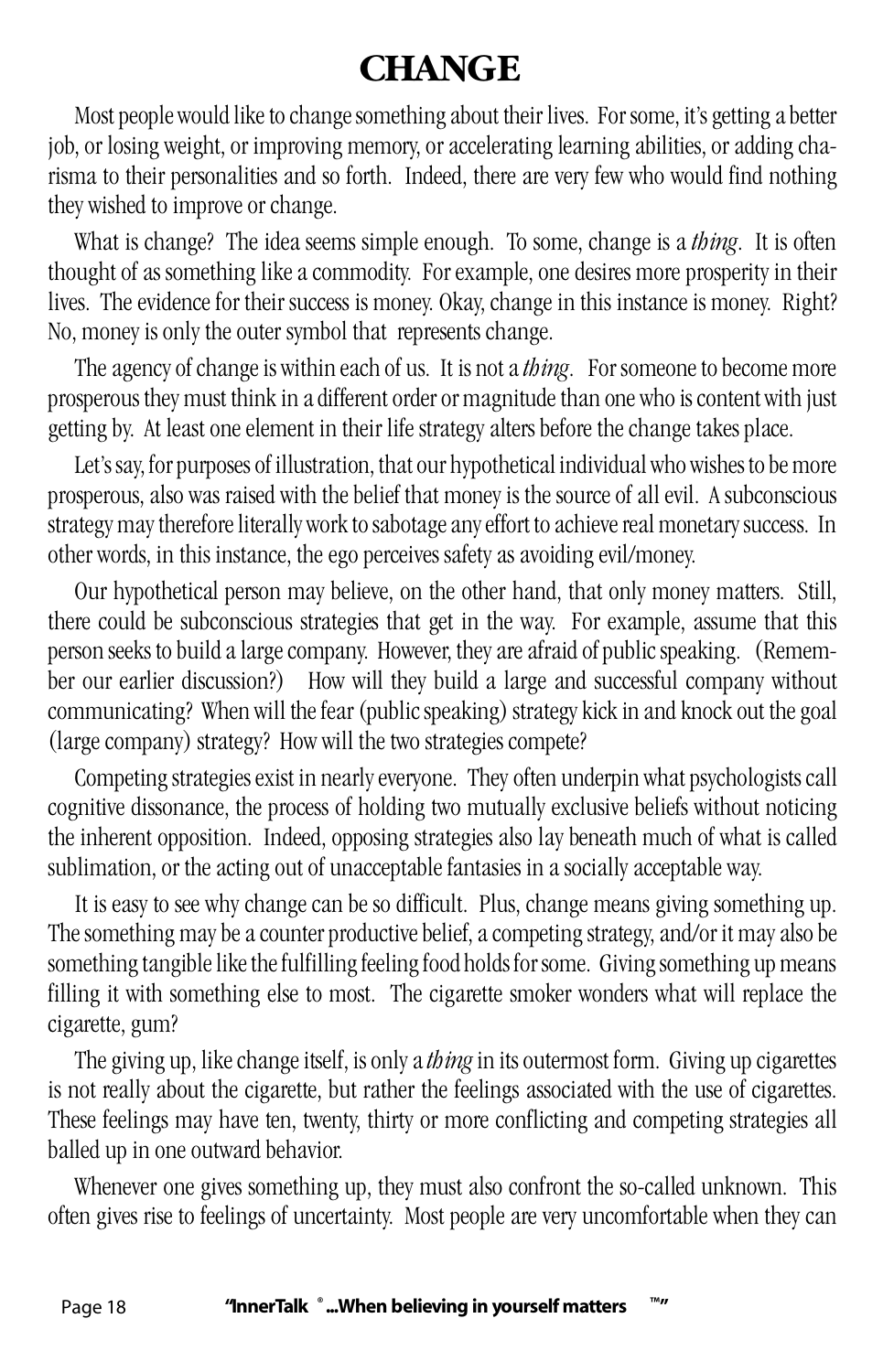not predict their own feelings or responses. Fear of the unknown then becomes another obstacle in the path of one who chooses change.

Change can quite simply produce resistance! Resistance is the process of avoiding change. It can take many forms. Many of our users have reported just such resistance, and this is normal. Take for example the quote below from a letter sent to our offices by a registered nurse and counselor:

> "....Include a section on what can come up to sabotage your attempts to change. My friend started listening to some of your tapes and felt very uncomfortable. Of course, she is far enough along on her journey to know that this is resistance."

*Or this example:*

"At first the music was pleasant enough, but after a while I couldn't stand it. I nearly stopped using the tape when it occurred to me that this could be resistance. As soon as I realized that, the music was once again pleasing."

True change is never effortless! We believe that our technology provides for a process of change that has never been easier, but at that, you must be committed for change to occur. Nothing changes until you do!

#### **Nothing changes until we change!**

# **CONCLUSION**

In summary, the subconscious mind contains within it our bio-computer programming. Most of us have acquired this programming in much the same way as we acquired our basic language. Without conscious choice, subliminal beliefs have been scripted in most of us as a result of what I refer to as the "no-don't" syndrome and the response to avoid rejection.

Basic to an understanding of this model is the essential human need for acceptance. The greatest human fear is that of rejection. Our world essentially consists of two types of stimuli:

*Real* - a tiger is chasing me.

*Synthetic* - the rejection I feel when ridiculed by parents, peers, etc.

#### **Primitive mind urges reactiveness.**

Our primitive mind responds to fight/flight stimuli automatically via the function of the thalamus and the autonomic nervous system. It responds in modern man to synthetic stimuli with anxiety and depression through cortical interpretation of perceived threats: Threats of rejection. The threat of rejection produces a fear (For Every Anger Response = FEAR) which in